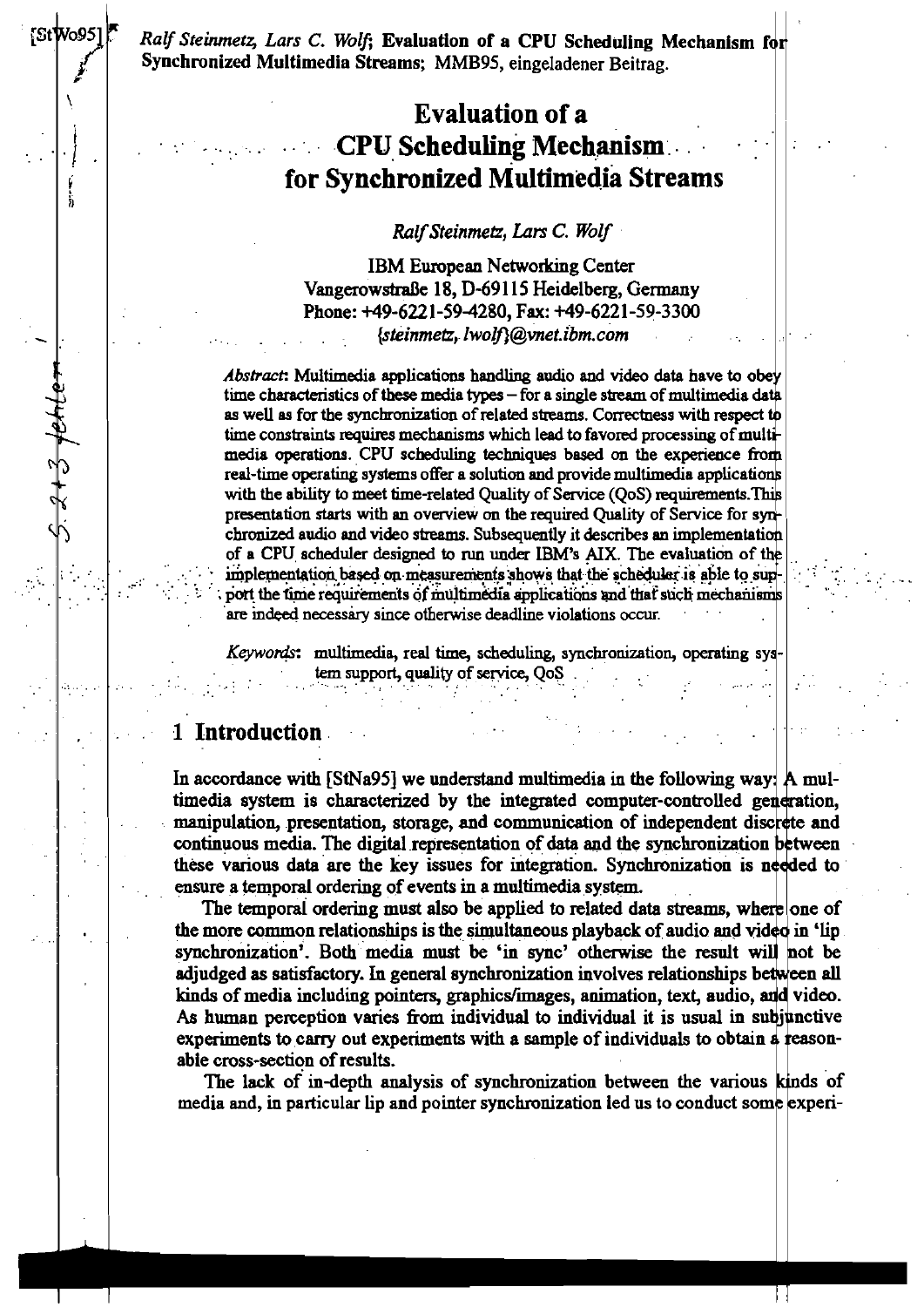Just as important as the error itself is the effect which such an 'out of sync' clip has on perception. Therefore the test candidates were asked to qualify a detected synchronization error in terms of being acceptable, indifferent, or annoying. Out of these answers we derived a 'level of annovance' graph. Figure 2, and verified the borders of the in-sync area.

The envelope curve (the upper edge of the dark area) defines the amount of candidates who detected a synchronization problem. This is the same curve for the 'shoulder view' as shown in Figure 1 (just without a spline interpolation).

The dark grey areas relate to all test candidates who detected a synchronization error and found the clip watchable with this synchronization error. In a small follow-on experiment we selected a few test candidates who would tolerate such a skew and showed them a whole movie with a -160 ms skew where the video was ahead of the audio. Annoyances were reported just after the beginning of the film but soon after it was noted that the candidates concentrated on the content instead of being attracted distracted by the synchronization offset. The curve at the bottom of the dark grey area shows an asymmetry between sound and light as mentioned before.

The light grey area indicates the people who found the skew distracting. During the evaluation phase of this study on synchronization we introduced a skew of +80 ms and  $-80$  ms into two whole movies which were shown to a few candidates who found it irritating but still could concentrate on the content. The same experiment however with a skew of -240 ms or  $+160$  ms would lead to a real distraction from the content and to a severe feeling of annoyance.

The required QoS for synchronization is expressed as the allowed skew. The QoS values shown in Table I relate to presentation level synchronization. Most of them result from exhaustive experiments and experiences, others are derived from literature as referenced in [Stei96]. To our understanding; they serve as a general guideline for any QoS specification in [Stei96]. As first order result to serve as a general guidance. these values may be relaxed depending on the actual content.

We can therefore conclude that skews between -80 ms and +80 ms are deemed acceptable by most casual observers.

# 3 QoS provided through Scheduling

OoS management in multimedia systems is based on two models [Vogt95]. The workload model is used to describe the load an application will place onto the system. The OoS model is used by an application to define its performance requirements and by the system to return corresponding performance guarantees.

The QoS model used in HeiTS has three parts: (1) The throughput part describes the bandwidth required for or granted to a multimedia connection. It consists of the three parameters of the workload model described below. (2) The delay part defines the maximum delay a multimedia packet can experience on its way from the source to the sink of the connection. (3) The reliability part describes how packet losses and bit errors within packets are handled. They can be ignored, indicated or corrected.

In order to meet synchronization QoS of two streams (respectively two threads), their delay jitter must be less or equal to the skew discussed in the previous section.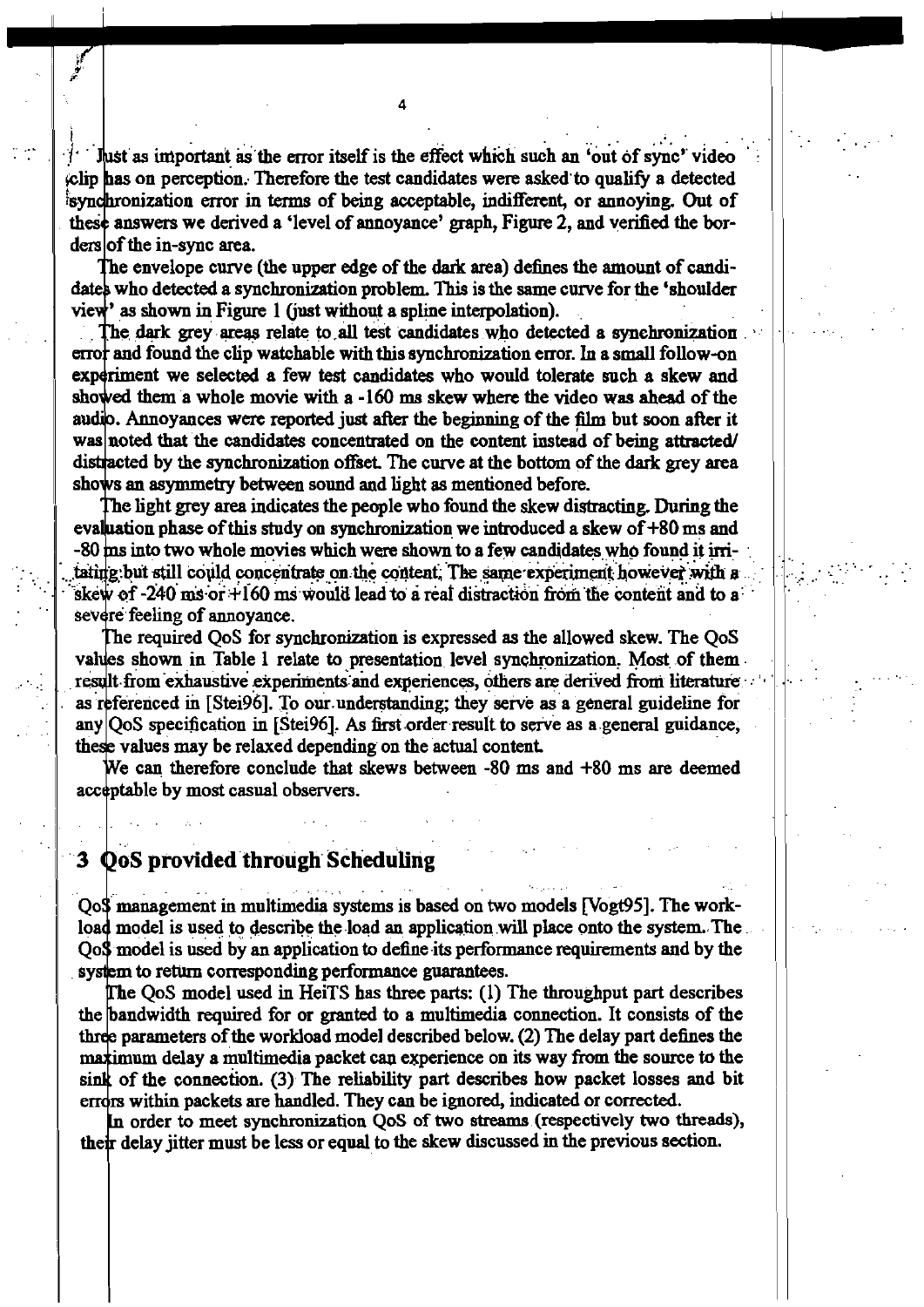| Media<br>as d |           | Mode, Application                                          | QoS                                  |
|---------------|-----------|------------------------------------------------------------|--------------------------------------|
| video         | animation | correlated                                                 | $+/- 120$ ms                         |
|               | audio     | lip synchronization                                        | $+/- 80$ ms                          |
|               | image     | overlay                                                    | $+/- 240$ ms                         |
|               |           | non overlay                                                | $+/-500$ ms                          |
|               | text.     | overlay                                                    | $+/- 240$ ms                         |
|               |           | non overlay                                                | $+/-500$ ms                          |
| audio         | animation | event correlation (e.g. dancing)                           | $+/- 80$ ms                          |
|               | audio     | tightly coupled (stereo)                                   | $+/-$ 11 ms                          |
|               |           | loosely coupled (dialog mode with<br>various participants) | $+/- 120$ ms                         |
|               |           | loosely coupled (e.g. background<br>music)                 | $+/-$ 500 ms                         |
|               | image     | tightly coupled (e.g. music with<br>notes)                 | $+/-$ 5 ms                           |
|               |           | loosely coupled (e.g. slide show)                          | $+/-$ 500 ms                         |
|               | text      | text annotation                                            | $+/- 240$ ms                         |
|               | pointer   | audio relates to showed item                               | $-500$ ms,<br>$+750 \,\mathrm{ms}^1$ |

Table 1: Quality of Service for synchronization purposes

1. pointer shead of audio for 500 ms, pointer behind audio for 750 ms

The workload for multimedia systems is periodic by nature - consider for instance an application presenting audio or video data where data packets must be transmitted at certain instants. To describe the load induced into the system, HeiTS uses the Linear Bounded Arrival Process (LBAP) as its workload model. The LBAP model assumes data to be processed as a stream of discrete units (packets) characterized by three parameters: S=maximum packet size, R=maximum packet rate (i.e., maximum number of packets per time unit), and  $W=$ maximum workahead.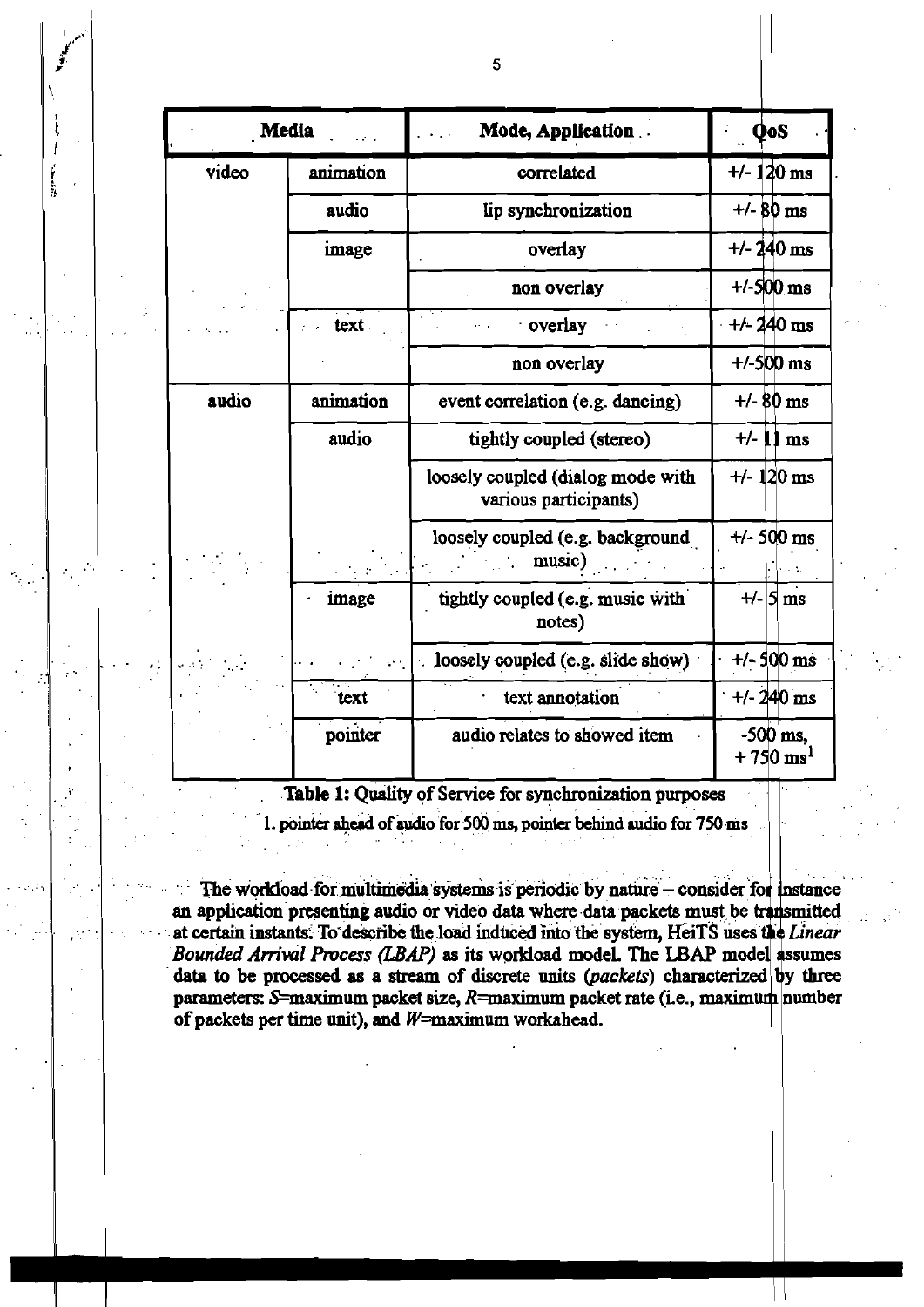#### **13.1**  Schedulabillty Test and **Prlority** Assignment Seheme

<sup>5</sup> The target operating system for the implementation is AIX, IBM's UNIX derivate. In addition to the well-known *multi-level-feedback* (MLFB) scheduling it provides a set of fixed priorities at the highest priority levels (priorities  $0-15$ ), which are even higher than the AIX scheduler's priority. Unlike the other (MLFB) priorities these priorities are not modified by the AIX scheduler and can be used for real-time processing.

Assigning priorities to processes produces a considerable overhead that cannot be neglected. Therefore, we do not utilize a *dynamic* scheme such as earliest deadline first (EDF) but use a *static* priority assignment scheme according to the rate monotonic **(RM)** algorithm where a process with a short period (i.e., a high rate) receives a high priority [LiLa73][LSDi89][Stei95]. Priorities are computed at application establishment time and are not changed dynamically during application lifetime. Only when a newly established application needs a priority level that is already in use the existing priorities are shifted to make room for the new application handling process. The priorities are ordered in a way that guaranteed processes possess the highest priorities and statistical processes use the lower part of the real-time priorities. All processes not subject to real-time constraints are handled by the AIX system scheduler and use priorities below the real-time priorities.

## 4 Implementation

j

(.

The actual scheduling is performed through a set of kernel functions (AIX provides mechanisms for adding such system calls) that must be called by the process that wants to be scheduled. This is more efficient than implementing the scheduler as a separate process (like the AIX system scheduler) because it saves the context switch between the process to be scheduled and the scheduler process itself.

Requiring that the process calls the scheduler function explicitly leads to "voluntary scheduling" and may seem dangerous. However, all code allowed to run in an environment where it is possible to use real-time priorities has to be established by an authorized user. Thus, only approved code will be subject to real-time scheduling and, therefore, especially with reflection on the performance gain, this approach can be regarded as secure.

To achieve proper scheduling of real-time processes some assumptions about the structure of the processes have to be made. As shown in Figure 3, it is assumed that after creating an application the process responsible for handling the data of this application is performing a program loop and processes one data packet (e.g., a video frame) in every iteration. This continues until the application is finished and the process is not subject to real-time scheduling any more.

Before processing a newly arrived data packet the scheduler must check whether accepting this packet would violate the LBAP characteristic (i.e. the workload specification) of the data stream. This check can be done in a blocking or a non-blocking way. The blocking test is performed by the function LBAP enforce and enforces the observance of the LBAP property of the data stream: The process is left in a wait state until the logical arrival time of the packet is reached.

6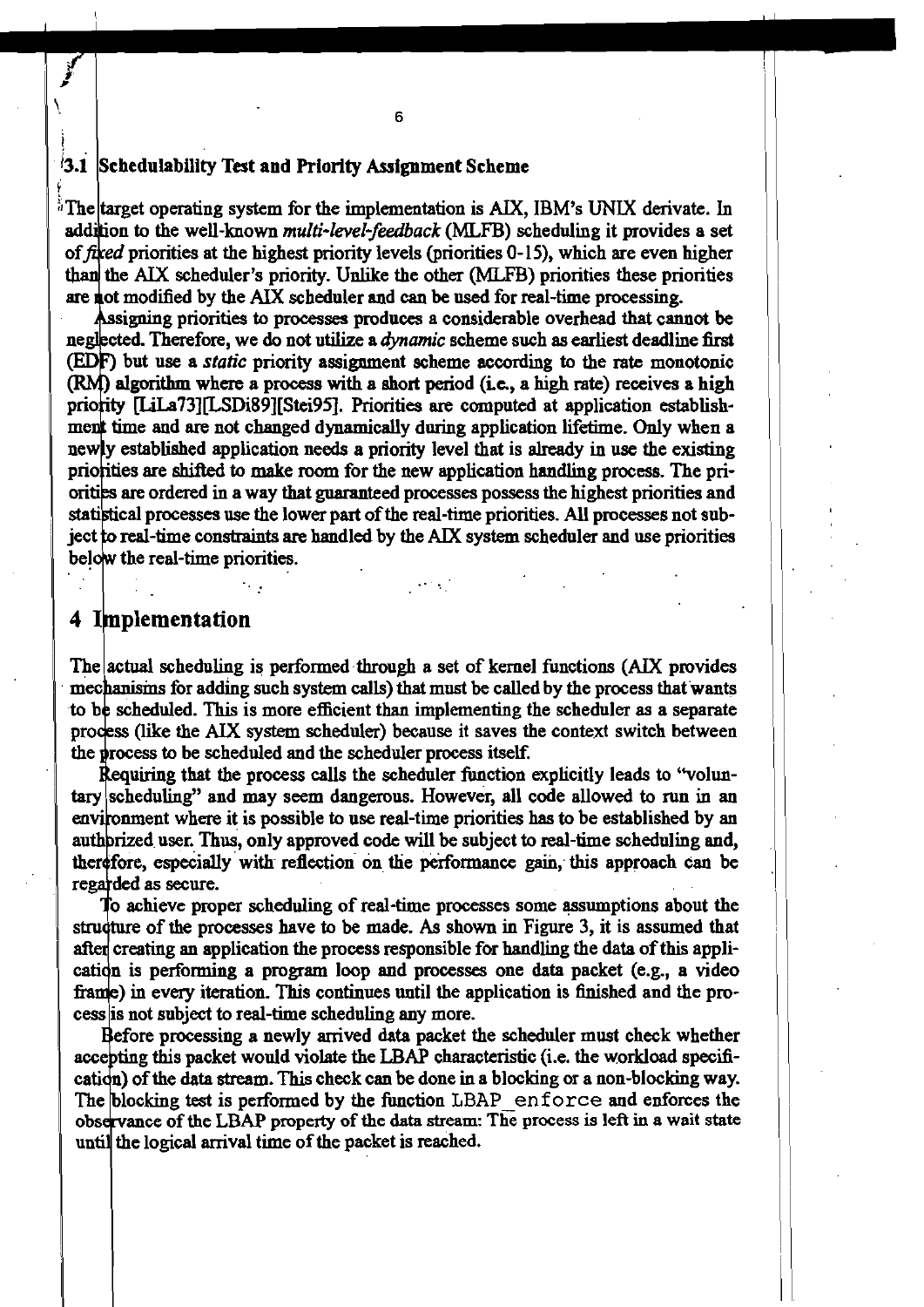In the non-blocking test implemented in the function LBAP poll the scheduler simply returns the calculated logical arrival time of the data packet and the information whether accepting this packet violates the LBAP properties of the data stream or not.



#### **Figure 3:** Processing structure

# **Evaluation**

ĵ,

To show the effect of using the scheduler for different multimedia applications we performed a series of measurements. We wanted to answer the following question: In which way does the use of the scheduler influence the behavior of the application and the system as a whole, i.e., are deadline violations indeed avoided and to what extend. The CPU scheduler function LBAP enforce was instrumented in such a way that it generates events describing the laxity of the calling process, i.e., the time until the process reaches its deadline. Positive values indicate that the process still has time before the deadline is reached, therefore, it is operating correctly; negative values indicate that the process violated its deadline, it is not able to perform its function in time.

In those cases where several real-time processes were running concurrently the events are given in generation-time order, i.e., they are not ordered by processes unless otherwise stated. The charts shown below are extracts from much longer measurements series to increase readability. Each of them shows 200 values which have been taken from the middle of the sequence of values (the generation of measurement values started later than the processes under consideration to reduce start-up effects), each point in a graph represents a single event. The measurement values are given in seconds.

All measurements were performed on a mostly idle workstation (IBM RISC System /6000, Model 360 with AIX 3.2.4) which was not modified during the measure-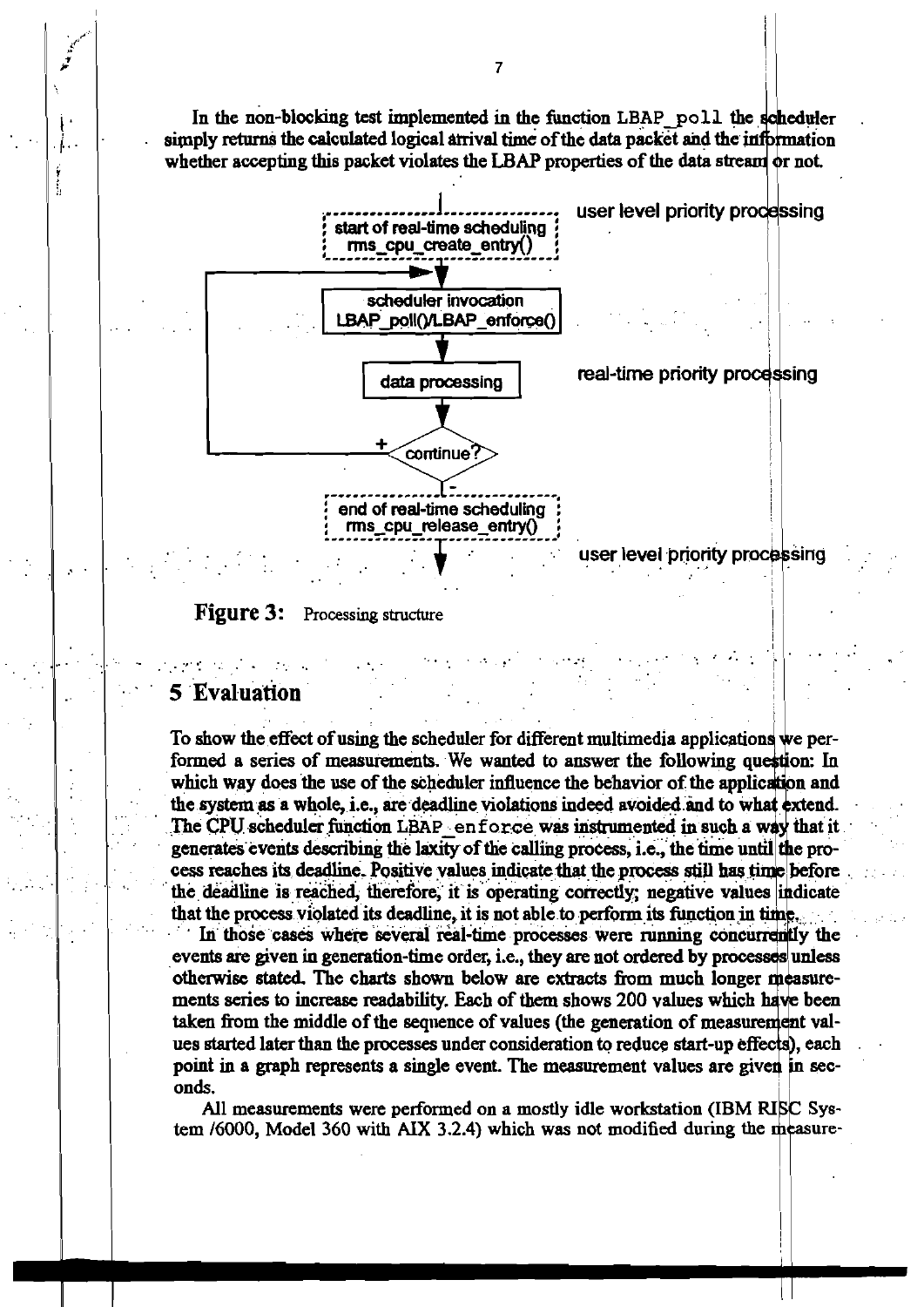



ments, e.g., simple applications such as mail, etc. were running as usual. However, none of these programs used much CPU processing time. These types of applications are running during normal workstation operation periods as well, thus, disabling them during the measurements might lead to slightly more regular measurement results but not to results which are better applicable to real world scenarios.

The measurements were performed with a varying system load (background load). The system load was generated artificially by synthetic, non real-time, computation processes performing simple integer calculations. Hence, in principle these processes were always ready to run which also lead to low priority due to UNIX scheduler characteristics. Therefore, normal, user created system load might be even harder than this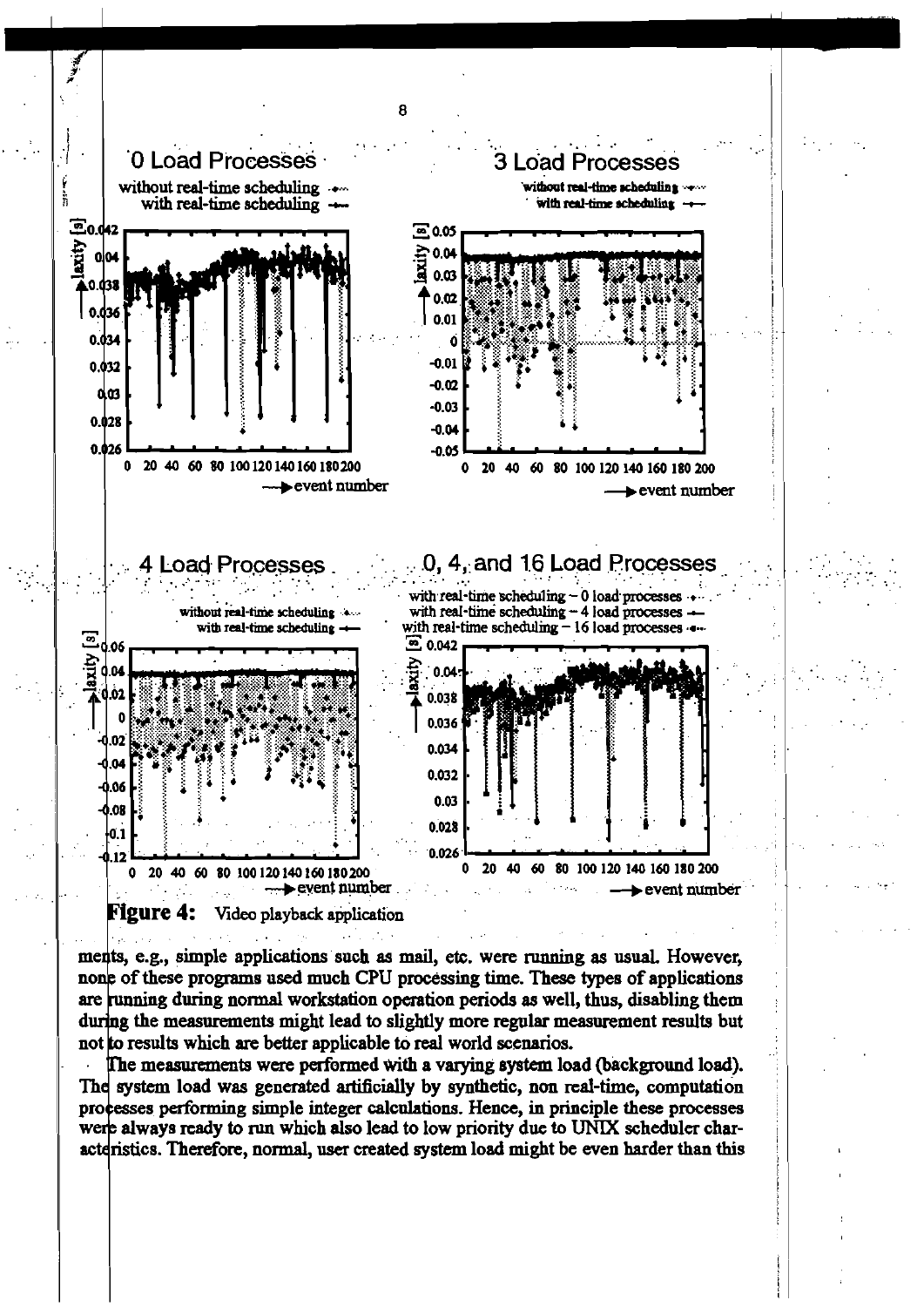synthetic load. We used  $0, 1, 2, 3, 4$ , or 16 of these load processes during the measurements. Running 16 processes leads to a heavily loaded system, the other loads resemble loads easily created during normal workstation operation.

The measurements were performed with programs using the CPU scheduler's realtime characteristics followed by measurements with the same programs without performing real-time scheduling (using the time provision mechanisms of the scheduler, i.e., executing with the specified rate). The load generated by the programs is the same in both cases (since we use the static RM scheduling algorithm without workshead scheduling, we have no additional costs for the real-time processes during run time).

Different application scenarios with different setups were investigated, here we focus on video playback as an endsystems applications. The measured program uses one process for its operations. The chosen video consists of 15 frames/s, i.e., 66.6 ms/ frame which was also set as the processing rate of the program. The processing time needed per period is in the average approximately 28 ms which results in a total CPU usage of about 42%.

The compressed data read by the program was stored in a local file which was cached into main memory by running the program first without measuring it. The file was small enough to fit into the cache.

Figure 4 shows the results for measurements with varying loads. If no load except the measured process exists in the system, no deadline violations occur even without using real-time scheduling.  $\sim 10$ 

If a load of medium size (three or more processes) is introduced into the system, the considered application is not able to provide acceptable service to the user. The last graph in the figure illustrates that by using real-time scheduling, the application does not suffer from any deadline violations, even if we introduce a high load (up to 16 processes) into the system.

All plots of applied real-time scheduling show a laxity less than 42ms. The minimum laxity is never less than 26 ms, hence, the laxity is always in the interval [26 ms, 42 ms]. In term of lip synchronization QoS, our system is able to provide a skew of less than 30ms. Hence, we can meet the demanded lipsynch QoS of less then  $80$  ms.

# 6 Conclusions and

 $\frac{1}{2}$ 

In this paper we tied together our work in user perception of media synchronization [Stei95] with the implementation and evaluation of appropriate scheduling techniques [WBVo94] to meet the required QoS demands: Lip synchronization for the playback of multimedia data.

Further research should be performed to refine the given table of synchronization QoS; the values shall be verified and refined by extensive user perception tests. Our mapping strategy of skew onto maximum allowable delay jitter of the stream is a straight forward approach. It is not clear if such a skew can alternatively be directly integrated into the scheduling models.

The measurements comprises a set of (what we consider) representative applications. However, further applications might lead to different results. The dependency between scheduling and synchronization is still in its infancy. To the knowledge of the